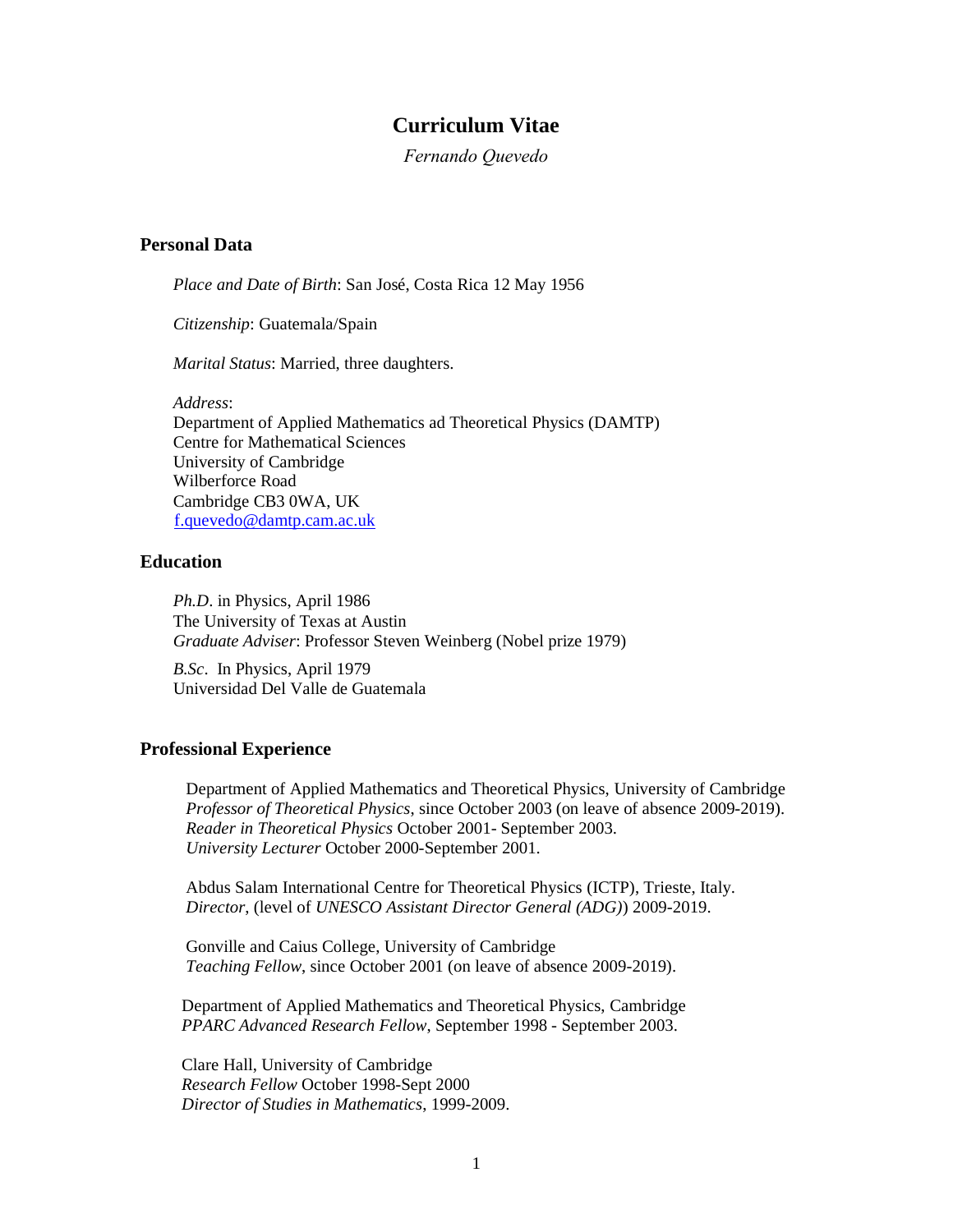Instituto de Física, UNAM, México  *Professor of Physics*, January 1997-October 1998.

CERN, Geneva, Switzerland  *Paid Associate*, October 1995 to December 1996.

Institut de Physique, Neuchâtel, Switzerland  *Chef de Travaux*, September 1991 to September 1995.

Los Alamos National Laboratory, New Mexico, USA  *Postdoctoral Fellow*, September 1989 to August 1991

McGill University, Montréal, Canada  *Research Associate*, September 1988 to August 1989

CERN, Geneva, Switzerland  *Research Associate*, September 1986 to August 1988

 University of Texas at Austin, USA *Teaching and Research Assistant* 1981-1986

Universidad del Valle de Guatemala *Professor of Physics* 1979-1980

 Universidad de San Carlos de Guatemala *Teaching Assistant* 1976-1979 *Professor of Physics and Mathematics* 1979-1980

### **Awards and Fellowships**

- *John Wheatley Prize 2021* (awarded by the American Physical Society (APS)).
- *Distinguished Visiting Research Chair* 2020-2023, Perimeter Institute, Canada.
- *Spirit of Salam Award 2019* (awarded by the Abdus Salam family).
- *Abdus Salam Medal 2018* (awarded by The World Academy of Sciences (TWAS)).
- *Salvador Allende Award 2017* (awarded by the Chile Embassy in Italy).
- *Doctorate Honoris Causa* Universidad de Chiapas (UNACH), Mexico, 2013.
- *TWAS Fellow*, October 2011.
- *Distinguished Guatemalan award*, Guatemala City Mayor 2010.
- *Doctorate Honoris Causa* Universidad del Valle de Guatemala, January 2006.
- *Royal Society Wolfson Merit Award*, 2003 2008, Royal Society, UK.
- *Doctorate Honoris Causa* Universidad de San Carlos de Guatemala, August 2000.
- *The ICTP 1998 Prize in High Energy Physics*, Trieste, Italy, June 1998.
- *John Simon Guggenheim Foundation Fellowship,* July 1998.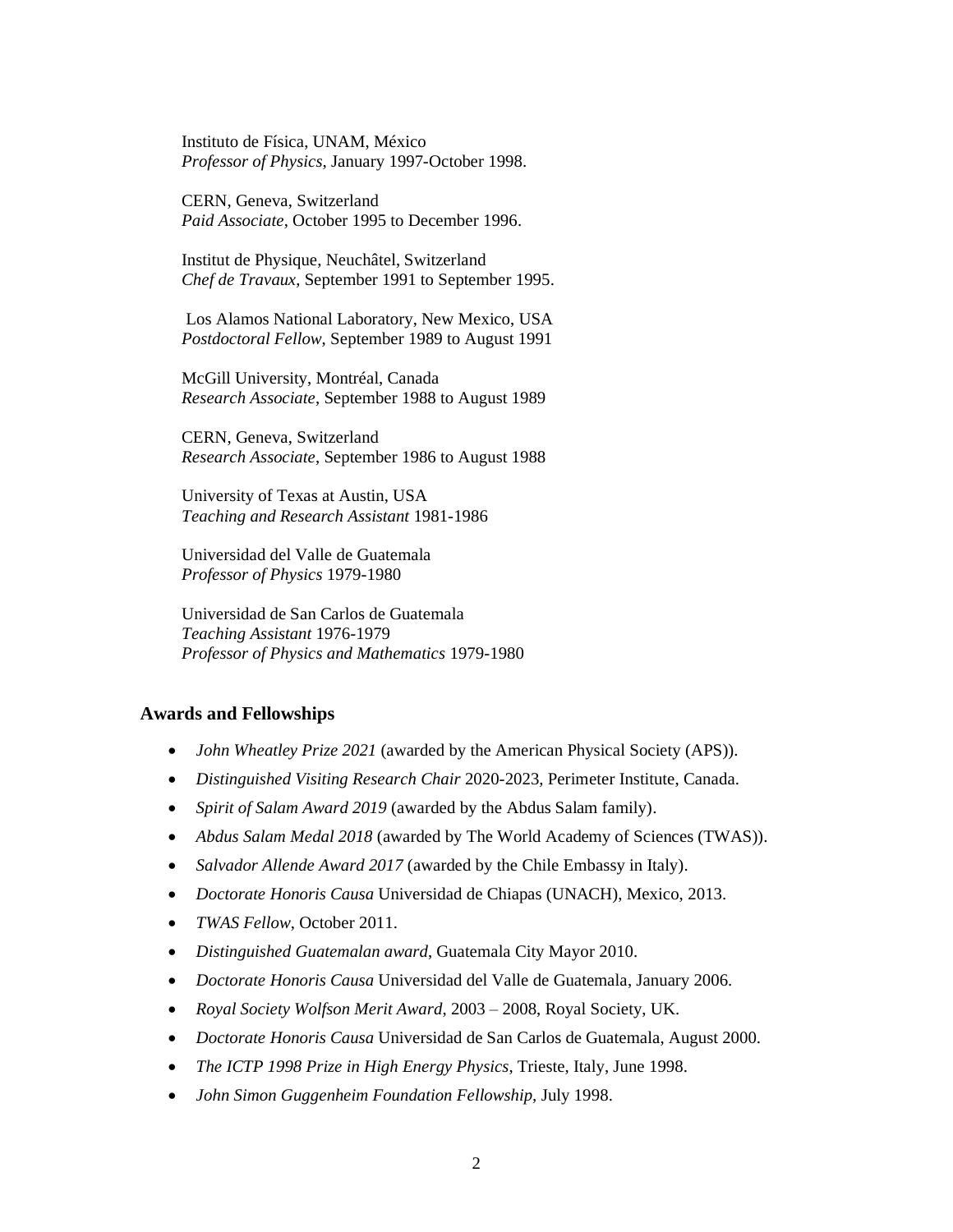#### **PhD Dissertations Supervised and current positions**

*Norma Quiroz* (UNAM): Research Scientist, Colima University, Mexico; *Ivonne Zavala* (Cambridge): Lecturer in Theoretical Physics, Swansea, UK.; *David Grellscheid* (Cambridge): Computing Science Professor, Bergen University, Norway; *Susha Parameswaran* (Cambridge): Lecturer in Theoretical Physics, Liverpool, UK; *Cristina Escoda* (Cambridge): Associate at D.E. Shaw, New York, USA; *Joseph Conlon* (Cambridge): Professor of Theoretical Physics, Oxford University, UK; *Kerim Suruliz* (Cambridge): Senior Machine Learning Researcher Abtrace, UK; *Shehu AbdusSalam* (Cambridge) Lecturer in Theoretical Physics, Shahid University, Iran; *Michele Cicoli* (Cambridge): Professor of Theoretical Physics, Bologna University, Italy; *Sven Krippendorf* (Cambridge): Senior Postdoctoral Fellow, LMU, Munich Germany; *Amin Nizami* (Cambridge): Lecturer in Theoretical Physics, Hashioka University, India. Currently 5 PhD students (Andreas Schachner, Veronica Pasquarella, Chris Hughes, Gonzalo Villa, Mario Ramos).

#### **Post-Doctoral Fellows supervised and current positions**

*Matthias Klein* (Cambridge): Finance consultant Deutsche Bank; *Dumitru Ghilencea* (Cambridge): Professor National Institute of Physics, Romania; *Marta Gomez-Reino* (Cambridge): Science Teacher, Geneva, Switzerland; *María Pilar García del Moral* (Cambridge): Professor Universidad de Antofagasta, Chile; *Daniel Cremades* (Cambridge): Executive Director Head of Trading BBVA, London, UK; *Anshuman Maharana* (Cambridge): Professor of Physics, HRI, Allahabad, India; *Nicolás Grandi* (Cambridge): Professor of Physics, Universidad de la Plata, Argentina; *Michele Cicoli* (ICTP): Professor of Physics, University of Bologna, Italy; *Roberto Valandro* (ICTP): Professor of Physics University of Trieste, Italy; *Luis Aparicio* (ICTP): Researcher in Quantitative Biology, Columbia University, USA; *Damián Pena-Mayorga* (ICTP): Postdoc at University of Witwatersrand, South Africa; *Pramod Shukla* (ICTP): Visiting scientist ICTP, Italy; *Francesco Muia* (ICTP): Stephen Hawking Research Fellow, Cambridge University, UK.

#### **Recent Research Grants**

Marie Curie FP7-234847 (String Models) PI, 2010-2012. PPARC/STFC Rolling Grant (2003-2008) to HEP group at DAMTP. RTN Network: *The Quest for Unification: Theory Confronts Experiment*.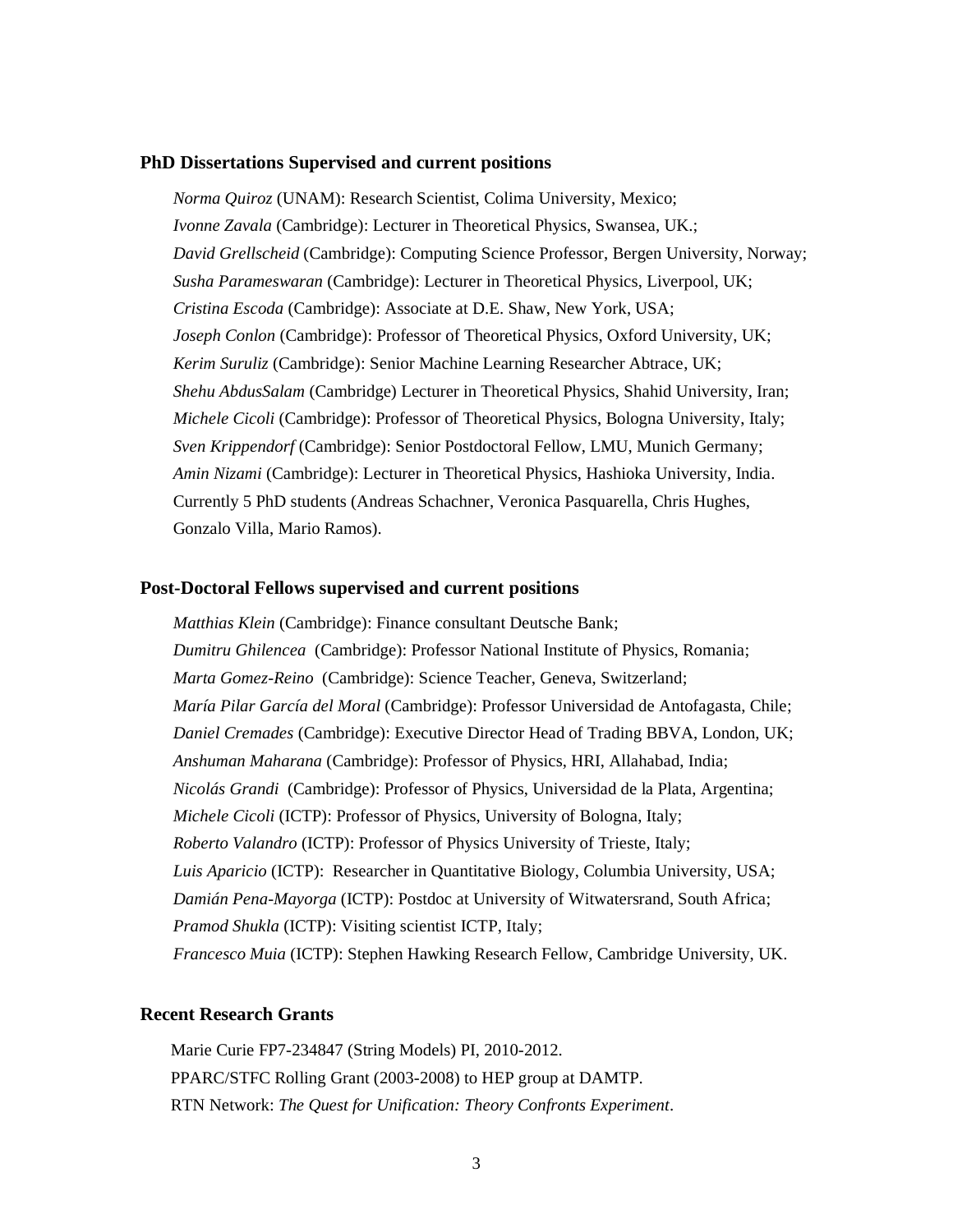MRTN-CT-2004-503369. Private member attached to UK node in Oxford. RTN Network: *Superstring Theory European Network* MRTN-CT-2004-005104. Member of Cambridge node. SPG/PPARC Grant: String Phenomenology 2000-2002 (one post-doc in Cambridge). DAMTP Grant associated to the Royal Society Wolfson Award 2003-2006 (one three-year post-doctoral fellowship in DAMTP.)

# **Main Achievements as ICTP Director**

*Creation of 4 New International Research Institutes*

- ICTP-SAIFR (Brazil) https://www.ictp-saifr.org/
- ICTP-AP (China) https://ictp-ap.org/
- ICTP-EAIFR (Rwanda) https://eaifr.ictp.it/
- MCTP/MAIS (Mexico) https://mctp.mx/

## *Opening New Research Areas*

- Quantitative Life Sciences
- Renewable Energies.

## *Starting New Educational Programmes*.

- Joint ICTP/SISSA PhD Programme,
- International Master in Medical Physics (ICTP and IAEA),
- Master in High Performance Computing (ICTP and SISSA),
- Physics Without Frontiers (PWF) https://www.ictp.it/physics-without-frontiers.aspx)

# **Other Relevant Information and Activities**

*Publications (full list in a separate file):*

- More than 175 research articles.
- Over 18,000 citations (from INSPIRE) or 20,000 (from Google Scholar).
- Average over 110 citations per published article.
- Current h-index (number of articles with more than h citations): h=74.

*Speaker and Lecturer at major international conferences and schools*.

- Strings 2007, 2010, 2015, 2021;
- SUSY 2007, 2010, 2012, 2015, 2022;
- String Phenomenology 2007-2011, 2013-2015, 2016-2021, 2022;
- PASCOS 2011, 2013, 2014;
- PLANCK 2010, 2015, 2022;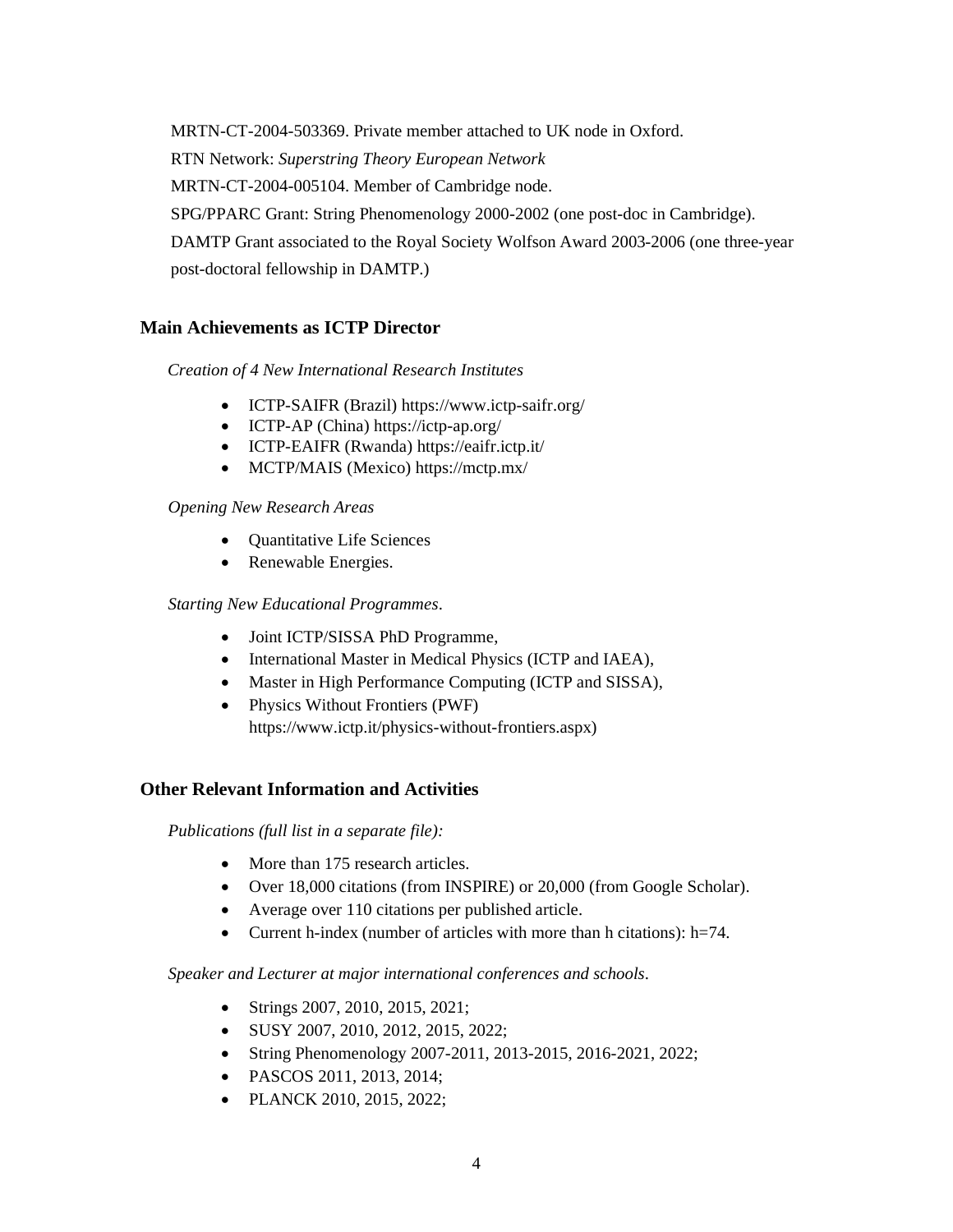- COSMO 2012, 2018.
- Over 100 invited talks and colloquia in more than 60 countries from 2010-2019

*Organiser of high- level conferences:*

- *ICTP after 45*
- *ICTP 50th Anniversary*

*Organiser of scientific conferences/schools*.

- *Challenges and Opportunities, High Frequency Gravitational Waves, ICTP 2019;*
- *Branes, Strings and M-Theory*, Newton Institute, Cambridge (2012);
- *String Phenomenology 2012*, Cambridge 2012;
- *Graduate Summer School on String Phenomenology*, Simons Center, Stony Brook 2012;
- *SUSY 2013*, ICTP 2013;
- *String Phenomenology 2014*, ICTP 2014;
- *PASCOS 2015*, ICTP 2015.

*Member of International Advisory Committee of major international conferences*

 *Strings, SUSY, PASCOS, String Phenomenology (for more than 5 years)*

## *Chapters in Books:*

- *The Importance of Theory for Development* in *From Physics* to *Daily Life* CERN at 60 (Bressan Editor, Wiley Publisher, 2015).
- *Local String Models and Moduli Stabilisation* in *Perspectives in String Phenomenology* (Acharya, Kane, Kumar Editors, World Scientific Publish, 2015)
- *ICTP: From a Dream to a Reality* in *Memorial Volume of Abdus Salam at 90* (Brink, Duff, Phua editors, World Scientific Publisher, 2017).
- *Is String Phenomenology an Oxymoron?* in *Why Trust a Theory?* (Dardashti, Dawid, Theabault, Editors, Cambridge University Press, 2019).

*Popular Science Articles:*

- Physics World: F. Quevedo, *The String-Theory Landscape*, Phys. World **16N11** (2003) 21.
- Scientific American: C.P. Burgess and F. Quevedo, *The great cosmic rollercoaster ride*, Sci. Am.**297N5** (2007) 28.